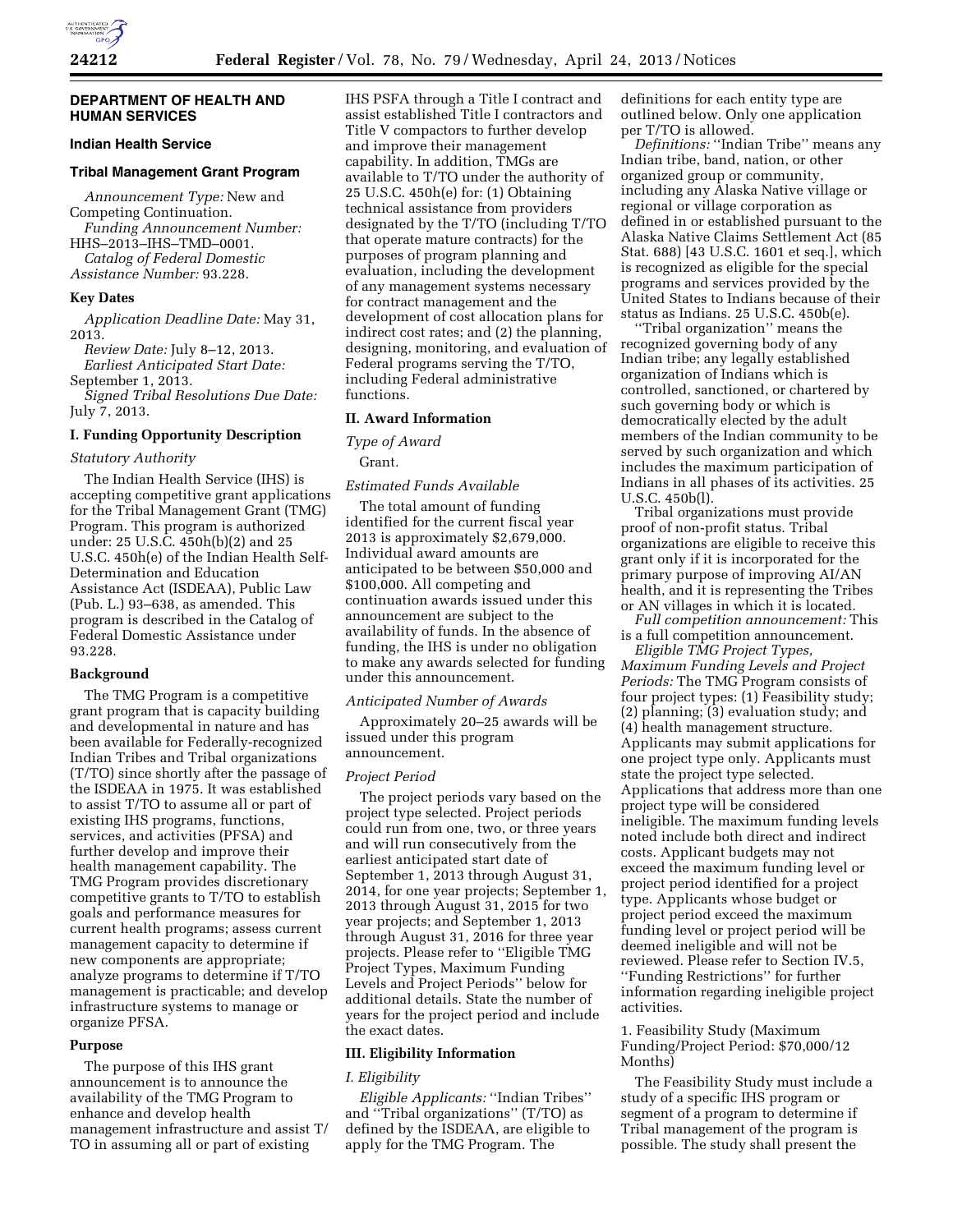planned approach, training, and resources required to assume Tribal management of the program. The study must include the following four components:

• Health needs and health care services assessments that identify existing health care services and delivery systems, program divisibility issues, health status indicators, unmet needs, volume projections, and demand analysis.

• Management analysis of existing management structures, proposed management structures, implementation plans and requirements, and personnel staffing requirements and recruitment barriers.

• Financial analysis of historical trends data, financial projections and new resource requirements for program management costs and analysis of potential revenues from Federal/non-Federal sources.

• Decision statement/report that incorporates findings, conclusions and recommendations; the presentation of the study and recommendations to the Tribal governing body for determination regarding whether Tribal assumption of program(s) is desirable or warranted.

2. PLANNING (Maximum Funding/ Project Period: \$50,000/12 Months)

Planning projects entail a collection of data to establish goals and performance measures for the operation of current health programs or anticipated PFSA under a Title I contract. Planning projects will specify the design of health programs and the management systems (including appropriate policies and procedures) to accomplish the health priorities of the T/TO. For example, planning projects could include the development of a Tribal Specific Health Plan or a Strategic Health Plan, etc. Please note that updated Healthy People information and Healthy People 2020 objectives are available in electronic format at the following Web site: *[http://](http://www.health.gov/healthypeople/publications)  [www.health.gov/healthypeople/](http://www.health.gov/healthypeople/publications)  [publications.](http://www.health.gov/healthypeople/publications)* The Public Health Service (PHS) encourages applicants submitting strategic health plans to address specific objectives of Healthy People 2020.

3. Evaluation Study (Maximum Funding/Project Period: \$50,000/12 Months)

The Evaluation Study must include a systematic collection, analysis, and interpretation of data for the purpose of determining the value of a program. The extent of the evaluation study could relate to the goals and objectives, policies and procedures, or programs regarding targeted groups. The evaluation study could also be used to

determine the effectiveness and efficiency of a Tribal program operation (i.e., direct services, financial management, personnel, data collection and analysis, third-party billing, etc.), as well as to determine the appropriateness of new components of a Tribal program operation that will assist Tribal efforts to improve their health care delivery systems.

4. Health Management Structure (Average Funding/Project Period: \$100,000/12 months; maximum funding/project period: \$300,000/36 months)

The first year maximum funding level is limited to \$150,000 for multi-year projects. The Health Management Structure component allows for implementation of systems to manage or organize PFSA. Management structures include health department organizations, health boards, and financial management systems; including systems for accounting, personnel, third-party billing, medical records, management information systems, etc. This includes the design, improvement, and correction of management systems that address weaknesses identified through quality control measures, internal control reviews, and audit report findings under the Office of Management and Budget (OMB) *OMB Circular A–133*, Audits of States, Local Governments and Non-Profit Organizations and ISDEAA requirements. The OMB Circular A–133 can be found at the following Web site: *[http://www.whitehouse.gov/omb/](http://www.whitehouse.gov/omb/circulars_default) [circulars](http://www.whitehouse.gov/omb/circulars_default)*\_*default.* 

For the minimum standards for the management systems used by Indian T/ TO when carrying out selfdetermination contracts, please see 25 CFR Part 900, Contracts Under the Indian Self-Determination and Education Assistance Act, Subpart F— ''Standards for Tribal or Tribal Organization Management Systems,'' §§ 900.35–900.60. For operational provisions applicable to carrying out Self-Governance compacts, please see 42 CFR Part 137, Tribal Self-Governance, Subpart I,—''Operational Provisions'' §§ 137.160—137.220.

Please see Section IV ''Application and Submission Information'' for information on how to obtain a copy of the TMG application package.

**Note:** Please refer to Section IV.2 (Application and Submission Information/ Subsection 2, Content and Form of Application Submission) for additional proof of applicant status documents required such as Tribal resolutions, proof of non-profit status, etc.

### *2. Cost Sharing or Matching*

The IHS does not require matching funds or cost sharing for grants or cooperative agreements.

### *3. Other Requirements*

If application budgets exceed the highest dollar amount outlined under the ''Estimated Funds Available'' section within this funding announcement, the application will be considered ineligible and will not be reviewed for further consideration. If deemed ineligible, IHS will not return the application. The applicant will be notified by email by the Division of Grants Management (DGM) of this decision.

### Tribal Resolution

A. Tribal Resolution—A resolution of the Indian Tribe served by the project must accompany the application submission. This can be attached to the electronic application. An Indian Tribe that is proposing a project affecting another Indian Tribe must include resolutions from all affected Tribes to be served. Applications by Tribal organizations will not require a specific Tribal resolution if the current Tribal resolution(s) under which they operate would encompass the proposed grant activities. Draft resolutions are acceptable in lieu of an official resolution. However, an official signed Tribal resolution must be received by the DGM prior to the beginning of the Objective Review. If an official signed resolution is not received by the Review Date listed under the Key Dates section on page one of this announcement, the application will be considered incomplete and ineligible.

B. Tribal organizations applying for technical assistance and/or training grants must submit documentation that the Tribal organization is applying upon the request of the Indian Tribe/Tribes it intends to serve.

C. Documentation for Priority I Participation requires a copy of the **Federal Register** notice or letter from the Bureau of Indian Affairs verifying establishment of Federally-recognized Tribal status within the last five years. The date on the documentation must reflect that Federal recognition was received during or after March 2008.

D. Documentation for Priority II Participation requires a copy of the most current transmittal letter and Attachment A from the Department of Health and Human Services (HHS), Office of Inspector General (OIG), National External Audit Review Center (NEAR). See ''FUNDING PRIORITIES'' below for more information. If an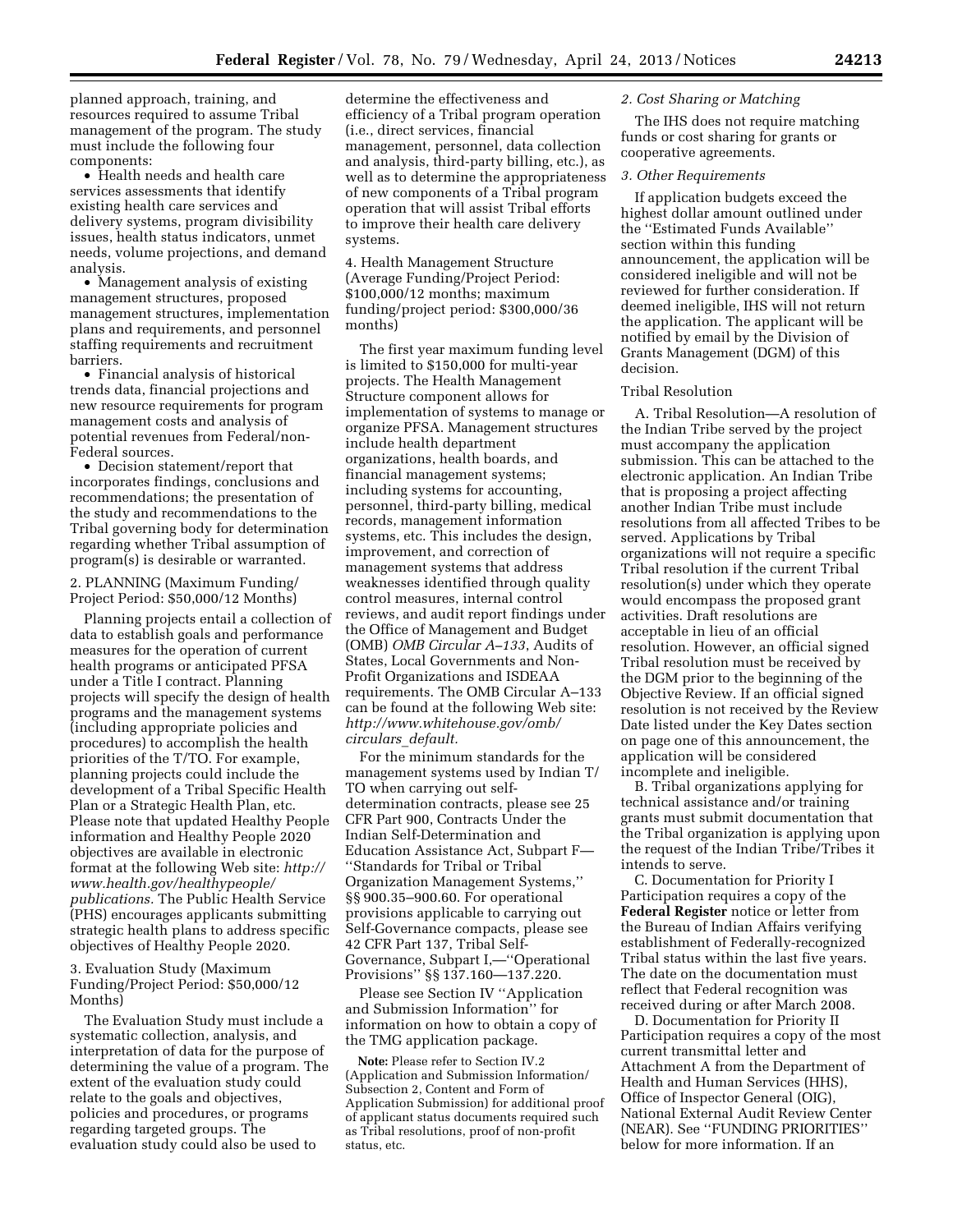applicant is unable to locate a copy of their most recent transmittal letter or needs assistance with audit issues, information or technical assistance may be obtained by contacting the IHS, Office of Finance and Accounting, Division of Audit at (301) 443–1270, or the NEAR help line at (800) 732–0679 or (816) 426–7720. Federally-recognized Indian Tribes or Tribal organizations not subject to Single Audit Act requirements must provide a financial statement identifying the Federal dollars in the footnotes. The financial statement must also identify specific weaknesses/ recommendations that will be addressed in the TMG proposal and that are related to 25 CFR Part 900, Subpart F— ''Standards for Tribal and Tribal Organization Management Systems.''

E. Documentation of Consortium Participation—If an Indian Tribe submitting an application is a member of an eligible intertribal consortium, the Tribe must:

- —Identify the consortium.
- —Indicate if the consortium intends to submit a TMG application.
- —Demonstrate that the Tribe's application does not duplicate or overlap any objectives of the consortium's application.
- —Identify all of the consortium member Tribes.
- —Identify if any of the member Tribes intend to submit a TMG application of their own.
- —Demonstrate that the consortium's application does not duplicate or overlap any objectives of the other consortium members who may be submitting their own TMG application.

*Funding Priorities:* The IHS has established the following funding priorities for TMG awards:

• Priority I—Any Indian Tribe that has received Federal recognition (including restored, funded, or unfunded) within the past five years, specifically received during or after March 2008, will be considered Priority I.

• Priority II—All other eligible Federally-recognized Indian Tribes or Tribal organizations submitting a competing continuation application or a new application for the sole purpose of addressing audit material weaknesses will be considered Priority II.

*Note the following definitions:* 

*Audit finding* means deficiencies which the auditor is required by OMB Circular A–133, Subpart E 'Auditors', Section 510 'Audit findings', Subsection (a) 'Audit findings reported', to report in the schedule of findings and questioned costs. Circular No. A–133 can be found

### at *[http://www.whitehouse.gov/omb/](http://www.whitehouse.gov/omb/circulars_default) [circulars](http://www.whitehouse.gov/omb/circulars_default)*\_*default.*

*Material weakness* – The ''Statements on Auditing Standards 115'' defines material weakness as a deficiency, or combination of deficiencies, in internal control, such that there is a reasonable possibility that a material misstatement of the entity's financial statements will not be prevented, or detected and corrected on a timely basis.

Source: *[http://www.whitehouse.gov/](http://www.whitehouse.gov/sites/default/files/omb/fedreg/2007/062607_audits.pdf) [sites/default/files/omb/fedreg/2007/](http://www.whitehouse.gov/sites/default/files/omb/fedreg/2007/062607_audits.pdf) 062607*\_*[audits.pdf](http://www.whitehouse.gov/sites/default/files/omb/fedreg/2007/062607_audits.pdf)*.

*Significant deficiency*—The Statements on Auditing Standards 115 defines significant deficiency as a deficiency, or a combination of deficiencies, in internal control that is less severe than a material weakness, yet important enough to merit attention by those charged with governance.

Source: *[http://www.whitehouse.gov/](http://www.whitehouse.gov/sites/default/files/omb/fedreg/2007/062607_audits.pdf) [sites/default/files/omb/fedreg/2007/](http://www.whitehouse.gov/sites/default/files/omb/fedreg/2007/062607_audits.pdf) 062607*\_*[audits.pdf](http://www.whitehouse.gov/sites/default/files/omb/fedreg/2007/062607_audits.pdf)*.

The audit findings are identified in Attachment A of the transmittal letter received from the HHS/OIG/NEAR. Please identify the material weaknesses to be addressed by underlining the item(s) listed on Attachment A.

Federally-recognized Indian Tribes or Tribal organizations not subject to Single Audit Act requirements must provide a financial statement identifying the Federal dollars received in the footnotes. The financial statement should also identify specific weaknesses/recommendations that will be addressed in the TMG proposal and that are related to 25 CFR Part 900, Subpart F—''Standards for Tribal and Tribal Organization Management Systems.

Priority II participation is only applicable to the Health Management Structure project type. For more information, see ''Eligible TMG Project Types, Maximum Funding Levels and Project Periods'' in Section II.

• Priority III—All other eligible Federally-recognized Indian Tribes or Tribal Organizations submitting a competing continuation application or a new application will be considered Priority III.

The funding of approved Priority I applicants will occur before the funding of approved Priority II applicants. Priority II applicants will be funded before approved Priority III applicants. Funds will be distributed until depleted.

Please refer to Section IV, ''Application and Submission Information,'' particularly Item 5, ''Funding Restrictions'' and Section V. ''Application Review/Information''

regarding other application submission information and/or requirements.

*Letters of Intent* will not be required under this funding opportunity announcement.

An applicant submitting any of the above additional documentation after the initial application submission due date is required to ensure the information was received by the IHS by obtaining documentation confirming delivery (i.e. FedEx tracking, postal return receipt, etc.).

# **IV. Application and Submission Information**

### *1. Obtaining Application Materials*

The application package and detailed instructions for this announcement can be found at *<http://www.Grants.gov>*or *[https://www.ihs.gov/dgm/](https://www.ihs.gov/dgm/index.cfm?module=dsp_dgm_funding) [index.cfm?module=dsp](https://www.ihs.gov/dgm/index.cfm?module=dsp_dgm_funding)*\_*dgm*\_*funding*.

Questions regarding the electronic application process may be directed to Mr. Paul Gettys, Grants Systems Coordinator, at (301) 443–2114.

### *2. Content and Form Application Submission*

The applicant must include the project narrative as an attachment to the application package. Mandatory documents for all applicants include:

• Table of contents.

• Abstract (one page) summarizing the project.

- Application forms: Æ SF–424, Application for Federal Assistance.
- G SF-424A, Budget Information-Non-Construction Programs.
- $\circ$  SF–424B, Assurances—Non-Construction Programs.
- Budget Justification and Narrative (must be single spaced and not exceed five pages).
- Project Narrative (must be single spaced and not exceed 14 pages).
- $\circ$  Background information on the Tribe.
- $\circ$  Proposed scope of work, objectives, and activities that provide a description of what will be accomplished, including a one-page Timeframe Chart.
- Tribal Resolution or Tribal Letter of Support (Tribal Organizations only).
- Letter of Support from Organization's Board of Directors.
	- 501(c)(3) Certificate (if applicable).
- Biographical sketches for all Key Personnel.
- Contractor/Consultant resumes or qualifications and scope of work.
- Disclosure of Lobbying Activities (SF–LLL).
- Certification Regarding Lobbying (GG-Lobbying Form).
- Copy of current Negotiated Indirect Cost rate (IDC) agreement (required) in order to receive IDC.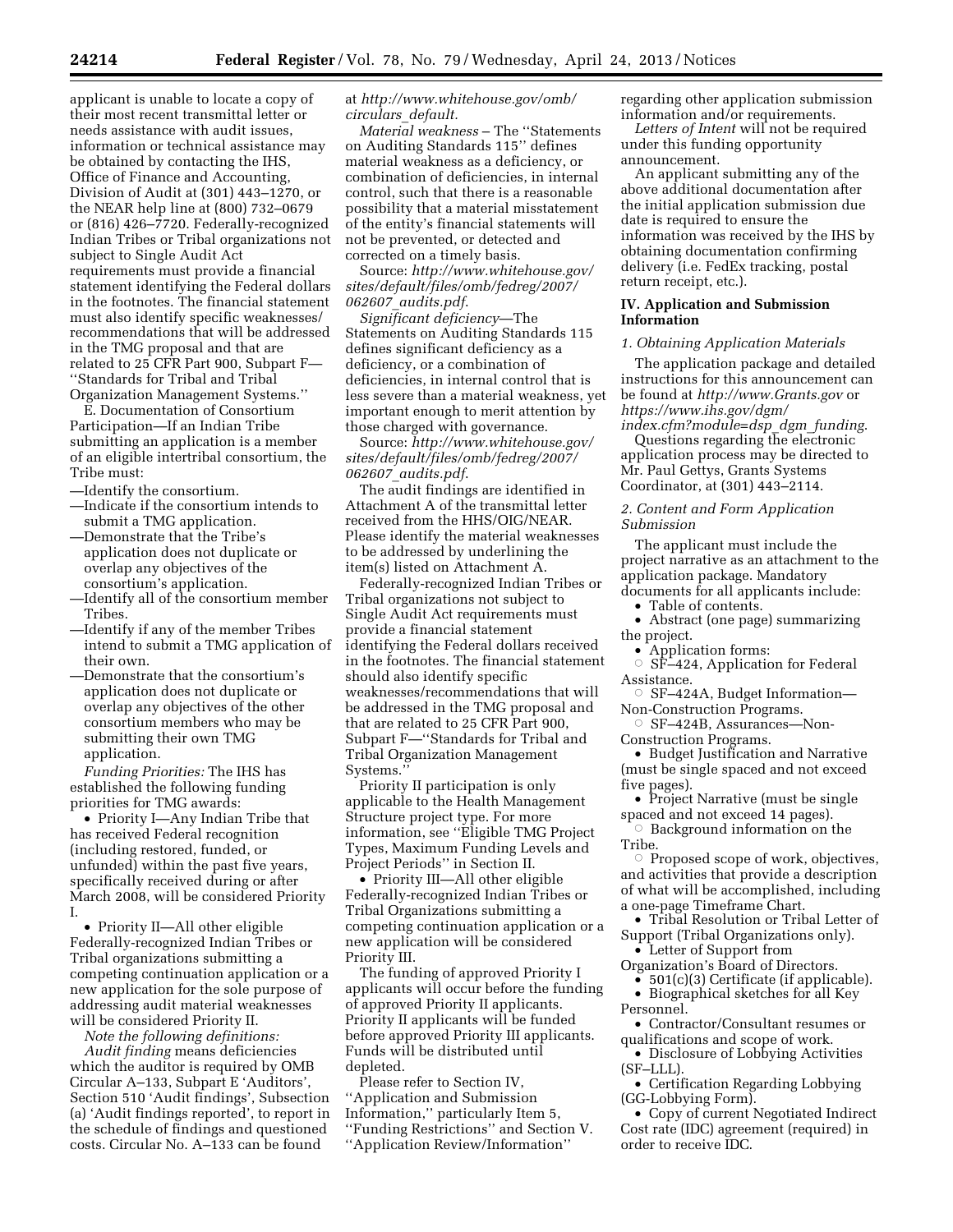• Organizational Chart (optional).

• Documentation of current OMB A– 133 required Single Audit (if applicable).

Acceptable forms of documentation include:

 $\circ~$  Email confirmation from Federal Audit Clearinghouse (FAC) that audits were submitted; or

 $\circ$  Face sheets from audit reports. These can be found on the FAC Web site: *[http://harvester.census.gov/sac/](http://harvester.census.gov/sac/dissem/accessoptions.html?submit=Go+To+Database)  [dissem/accessoptions.html?submit=Go+](http://harvester.census.gov/sac/dissem/accessoptions.html?submit=Go+To+Database) [To+Database](http://harvester.census.gov/sac/dissem/accessoptions.html?submit=Go+To+Database)* 

# **Public Policy Requirements**

All Federal-wide public policies apply to IHS grants with exception of the Discrimination policy.

# **Requirements for Project and Budget Narratives**

### *A. Project Narrative*

This narrative should be a separate Word document that is no longer than 14 pages and must: Be single-spaced, be type written, have consecutively numbered pages, use black type not smaller than 12 characters per one inch, and be printed on one side only of standard size  $8\frac{1}{2}$  x 11" paper.

Be sure to succinctly answer all questions listed under the evaluation criteria (refer to Section V.1, Evaluation criteria in this announcement) and place all responses and required information in the correct section (noted below), or they will not be considered or scored. These narratives will assist the Objective Review Committee (ORC) in becoming more familiar with the grantee's activities and accomplishments prior to this grant award. If the narrative exceeds the page limit, only the first 14 pages will be reviewed. The 14-page limit for the narrative does not include the work plan, standard forms, Tribal resolutions, table of contents, budget, budget justifications, narratives, and/or other appendix items.

There are three parts to the narrative: Part A—Program Information; Part B— Program Planning and Evaluation; and Part C—Program Report. See below for additional details about what must be included in the narrative.

#### **Part A: Program Information (4 Pages)**

#### Section 1: Needs

Describe how the T/TO has determined the need to either enhance or develop its management capability to either assume PSFAs or not in the interest of self-determination. Note the progression of previous TMG projects/ awards.

### **Part B: Program Planning and Evaluation (11 Pages)**

Section 1: Program Plans

Describe fully and clearly the direction the T/TO plans to take with the selected TMG project type including how the T/TO plans to demonstrate improved health and services to the community it serves. Include proposed timelines.

#### Section 2: Program Evaluation

Describe fully and clearly the improvements that will be made by the T/TO that will impact their management capability or prepare them for future improvements to their organization that will allow them to manage their health care system and identify the anticipated or expected benefits for the Tribe.

#### **Part C: Program Report (3 Pages)**

Section 1: Describe major Accomplishments over the last 24 months.

Please identify and describe significant program achievements associated with the delivery of quality health services. Provide a comparison of the actual accomplishments to the goals established for the project period, or if applicable, provide justification for the lack of progress.

Section 2: Describe major Activities over the last 24 months.

Please identify and summarize recent major health related project activities of the work done during the project period.

#### **B. Budget Narrative**

This narrative must describe the budget requested and match the scope of work described in the project narrative. The budget narrative should not exceed five pages.

### *3. Submission Dates and Times*

Applications must be submitted electronically through Grants.gov by 12:00 a.m., midnight Eastern Daylight Time (EDT) on the Application Deadline Date listed in the Key Dates section on page one of this announcement. Any application received after the application deadline will not be accepted for processing, nor will it be given further consideration for funding. The applicant will be notified by the DGM via email of this decision.

If technical challenges arise and assistance is required with the electronic application process, contact Grants.gov Customer Support via email to *[support@grants.gov](mailto:support@grants.gov)* or at (800) 518– 4726. Customer Support is available to address questions 24 hours a day, 7 days a week (except on Federal holidays). If problems persist, contact Mr. Paul

Gettys, DGM (*[Paul.Gettys@ihs.gov](mailto:Paul.Gettys@ihs.gov)*) at (301) 443–2114. Please be sure to contact Mr. Gettys at least ten days prior to the application deadline. Please do not contact the DGM until you have received a Grants.gov tracking number. In the event you are not able to obtain a tracking number, call the DGM as soon as possible.

If the applicant needs to submit a paper application instead of submitting electronically via Grants.gov, prior approval must be requested and obtained (see Section IV.6 below for additional information). The waiver must be documented in writing (emails are acceptable), before submitting a paper application. A copy of the written approval must be submitted along with the hardcopy that is mailed to the DGM. Once the waiver request has been approved, the applicant will receive a confirmation of approval and the mailing address to submit the application. Paper applications that are submitted without a waiver from the Acting Director of DGM will not be reviewed or considered further for funding. The applicant will be notified via email of this decision by the Grants Management Officer of DGM. Paper applications must be received by the DGM no later than 5:00 p.m., EDT, on the Application Deadline Date listed in the Key Dates section on page one of this announcement. Late applications will not be accepted for processing or considered for funding.

### *4. Intergovernmental Review*

Executive Order 12372 requiring intergovernmental review is not applicable to this program.

### *5. Funding Restrictions*

• Pre-award costs are not allowable. • The available funds are inclusive of direct and appropriate indirect costs.

• Only one grant/cooperative agreement will be awarded per applicant.

• IHS will not acknowledge receipt of applications.

• The TMG may not be used to support recurring operational programs or to replace existing public and private resources. Funding received under a recurring Public Law 93–638 contract cannot be totally supplanted or totally replaced. Exception is allowed to charge a portion or percentage of salaries of existing staff positions involved in implementing the TMG grant, if applicable. However, this percentage of TMG funding must reflect supplementation of funding for the project not supplantation of existing ISDEAA contract funds. Supplementation is ''adding to a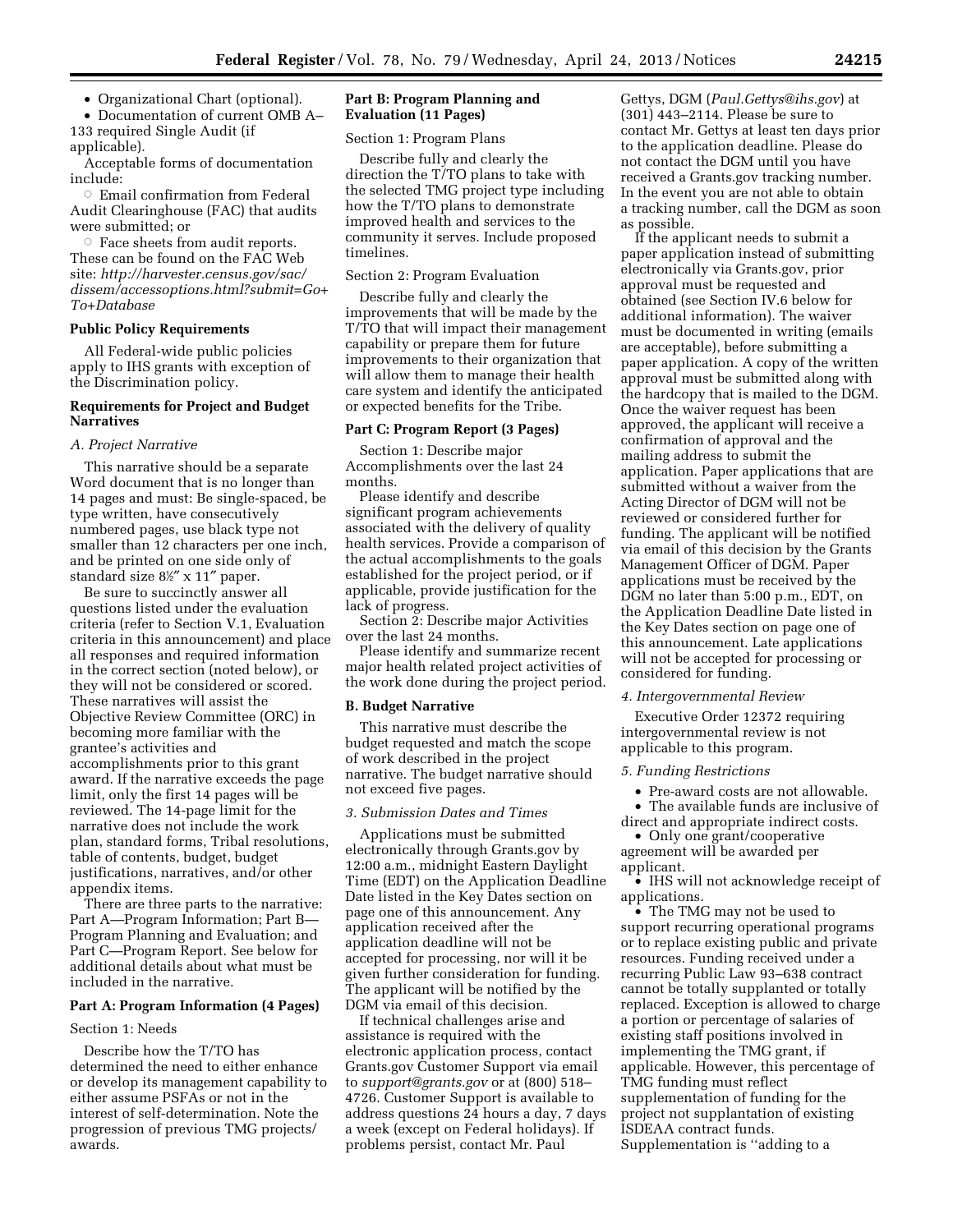program'' whereas supplantation is ''taking the place of'' funds. An entity cannot use the TMG funds to supplant the ISDEAA contract or recurring funding.

• Ineligible Project Activities—The inclusion of the following projects or activities in an application will render the application ineligible.

 $\circ$  Planning and negotiating activities associated with the intent of a Tribe to enter the IHS Self-Governance Project. A separate grant program is administered by the IHS for this purpose. Prospective applicants interested in this program should contact Mrs. Anna Johnson, Program Analyst, Office of Tribal Self-Governance, Indian Health Service, Reyes Building, 801 Thompson Avenue, Suite 240, Rockville, Maryland 20852, (301) 443–7821, and request information concerning the ''Tribal Self-Governance Program Planning Cooperative Agreement Announcement'' or the ''Negotiation Cooperative Agreement Announcement.''

Æ Projects related to water, sanitation, and waste management.

 $\circ$  Projects that include direct patient care and/or equipment to provide those medical services to be used to establish or augment or continue direct patient clinical care. Medical equipment that is allowable under the Special Diabetes Grant Program is not allowable under the TMG Program.

 $\circ$  Projects that include recruitment efforts for direct patient care services.

 $\circ$  Projects that include long-term care or provision of any direct services.

 $\overline{\circ}$  Projects that include tuition, fees, or stipends for certification or training of staff to provide direct services.

 $\circ$  Projects that include pre-planning, design, and planning of construction for facilities, including activities relating to program justification documents.

 $\circ$  Projects that propose more than one project type. Refer to Section II, ''Award Information,'' specifically ''Eligible TMG Project Types, Maximum Funding Levels and Project Periods'' for more information. An example of a proposal with more than one project type that would be considered ineligible may include the creation of a strategic health plan (defined by TMG as a planning project type) and improving third-party billing structures (defined by TMG as a health management structure project type). Multi-year applications that include in the first year planning, evaluation, or feasibility activities with the remainder of the project years addressing management structure are also deemed ineligible.

• Other Limitations—A current TMG recipient cannot be awarded a new,

renewal, or competing continuation grant for any of the following reasons:

 $\circ$  The grantee will be administering two TMGs at the same time or have overlapping project/budget periods;

The current project is not progressing in a satisfactory manner; Æ

 The current project is not in compliance with program and financial reporting requirements; or

The applicant has an outstanding delinquent Federal debt. No award shall be made until either:

■ The delinquent account is paid in full; or

A negotiated repayment schedule is established and at least one payment is received.

# *6. Electronic Submission Requirements*

All applications must be submitted electronically. Please use the *[http://](http://www.Grants.gov) [www.Grants.gov](http://www.Grants.gov)* Web site to submit an application electronically and select the ''Find Grant Opportunities'' link on the homepage. Download a copy of the application package, complete it offline, and then upload and submit the completed application via the *[http://](http://www.Grants.gov) [www.Grants.gov](http://www.Grants.gov)* Web site. Electronic copies of the application may not be submitted as attachments to email messages addressed to IHS employees or offices.

If the applicant receives a waiver to submit paper application documents, they must follow the rules and timelines that are noted below. The applicant must seek assistance at least ten days prior to the Application Deadline Date listed in the Key Dates section on page one of this announcement.

Applicants that do not adhere to the timelines for System for Award Management (SAM) and/or *[http://](http://www.Grants.gov) [www.Grants.gov](http://www.Grants.gov)* registration or that fail to request timely assistance with technical issues will not be considered for a waiver to submit a paper application.

Please be aware of the following:

• Please search for the application package in *<http://www.Grants.gov>* by entering the CFDA number or the Funding Opportunity Number. Both numbers are located in the header of this announcement.

• If you experience technical challenges while submitting your application electronically, please contact Grants.gov Support directly at: *[support@grants.gov](mailto:support@grants.gov)* or (800) 518–4726. Customer Support is available to address questions 24 hours a day, 7 days a week (except on Federal holidays).

• Upon contacting Grants.gov, obtain a tracking number as proof of contact. The tracking number is helpful if there are technical issues that cannot be

resolved and a waiver from the agency must be obtained.

• If it is determined that a waiver is needed, you must submit a request in writing (emails are acceptable) to *[GrantsPolicy@ihs.gov](mailto:GrantsPolicy@ihs.gov)* with a copy to *[Tammy.Bagley@ihs.gov.](mailto:Tammy.Bagley@ihs.gov)* Please include a clear justification for the need to deviate from the standard electronic submission process.

• If the waiver is approved, the application should be sent directly to the DGM by the Application Deadline Date listed in the Key Dates section on page one of this announcement.

• Applicants are strongly encouraged not to wait until the deadline date to begin the application process through Grants.gov as the registration process for SAM and Grants.gov could take up to fifteen working days.

• Please use the optional attachment feature in Grants.gov to attach additional documentation that may be requested by the DGM.

• All applicants must comply with any page limitation requirements described in this Funding Announcement.

• After electronically submitting the application, the applicant will receive an automatic acknowledgment from Grants.gov that contains a Grants.gov tracking number. The DGM will download your application from Grants.gov and provide necessary copies to the appropriate agency officials. Neither the DGM nor the ODSCT will notify the applicant that the application has been received.

• Email applications will not be accepted under this announcement.

### **Dun and Bradstreet (D&B) Data Universal Numbering System (DUNS)**

All IHS applicants and grantee organizations are required to obtain a DUNS number and maintain an active registration in the SAM database. The DUNS number is a unique 9-digit identification number provided by D&B which uniquely identifies your entity. The DUNS number is site specific; therefore, each distinct performance site may be assigned a DUNS number. Obtaining a DUNS number is easy, and there is no charge. To obtain a DUNS number, you may access it through *[http://fedgov.dnb.com/webform,](http://fedgov.dnb.com/webform)* or to expedite the process, call (866) 705– 5711.

All HHS recipients are required by the Federal Funding Accountability and Transparency Act of 2006, as amended (''Transparency Act''), to report information on subawards. Accordingly, all IHS grantees must notify potential first-tier subrecipients that no entity may receive a first-tier subaward unless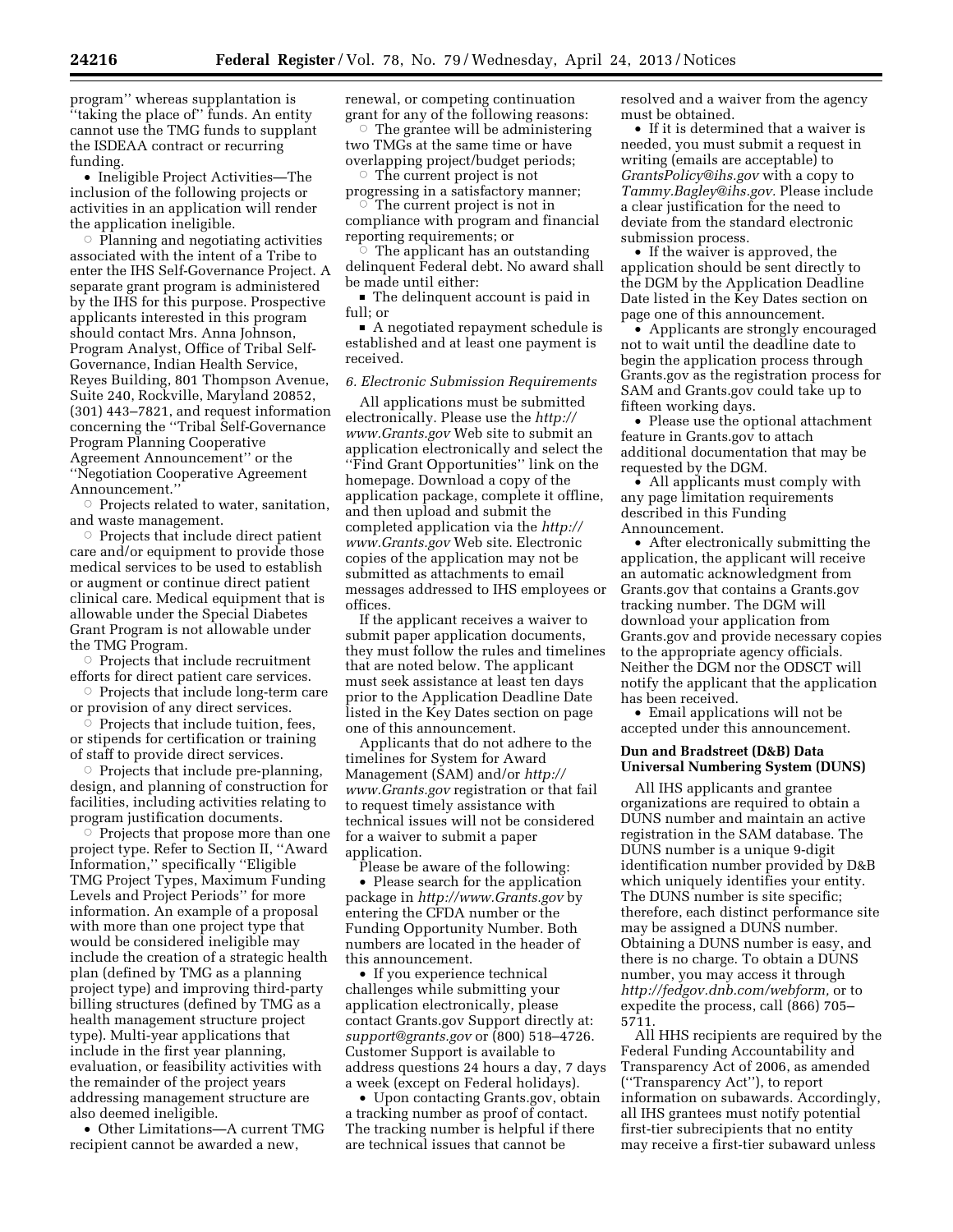the entity has provided its DUNS number to the prime grantee organization. This requirement ensures the use of a universal identifier to enhance the quality of information available to the public pursuant to the ''Transparency Act.''

#### **System for Award Management (SAM)**

Organizations that were not registered with Central Contractor Registration (CCR) and have not registered with SAM will need to obtain a DUNS number first and then access the SAM online registration through the SAM home page at *<https://www.sam.gov>* (U.S. organizations will also need to provide an Employer Identification Number from the Internal Revenue Service that may take an additional 2–5 weeks to become active). Completing and submitting the registration takes approximately one hour to complete and your SAM registration will take 3– 5 business days to process. Registration with the SAM is free of charge. Applicants may register online at *[https://www.sam.gov.](https://www.sam.gov)* 

Additional information on implementing the Transparency Act, including the specific requirements for DUNS and SAM, can be found on the IHS Grants Management, Grants Policy Web site: *[https://www.ihs.gov/dgm/](https://www.ihs.gov/dgm/index.cfm?module=dsp_dgm_policy_topics)  [index.cfm?module=dsp](https://www.ihs.gov/dgm/index.cfm?module=dsp_dgm_policy_topics)*\_*dgm*\_*policy* \_*[topics.](https://www.ihs.gov/dgm/index.cfm?module=dsp_dgm_policy_topics)* 

### **V. Application Review Information**

The instructions for preparing the application narrative also constitute the evaluation criteria for reviewing and scoring the application. Weights assigned to each section are noted in parentheses. The 14 page narrative should include only the first year of activities; information for multi-year projects should be included as an appendix. See ''Multi-year Project Requirements'' at the end of this section for more information. The narrative section should be written in a manner that is clear to outside reviewers unfamiliar with prior related activities of the applicant. It should be well organized, succinct, and contain all information necessary for reviewers to understand the project fully. Points will be assigned to each evaluation criteria adding up to a total of 100 points. A minimum score of 60 points is required for funding. Points are assigned as follows:

### *1. Criteria*

A. Introduction and Need for Assistance (20 Points)

(1) Describe the T/TO's current health operation. Include what programs and

services are currently provided (i.e., Federally-funded, State-funded, etc.), information regarding technologies currently used (i.e., hardware, software, services, etc.), and identify the source(s) of technical support for those technologies (i.e., Tribal staff, Area Office, vendor, etc.). Include information regarding whether the T/TO has a health department and/or health board and how long it has been operating.

(2) Describe the population to be served by the proposed project. Include the number of eligible IHS beneficiaries who currently use the services.

(3) Describe the geographic location of the proposed project including any geographic barriers to the health care users in the area to be served.

(4) Identify all TMGs received since FY 2008, dates of funding and a summary of project accomplishments. State how previous TMG funds facilitated the progression of health development relative to the current proposed project. (Copies of reports will not be accepted.)

(5) Identify the eligible project type and priority group of the applicant.

(6) Explain the need/reason for the proposed project by identifying specific gaps or weaknesses in services or infrastructure that will be addressed by the proposed project. Explain how these gaps/weaknesses have been assessed.

(7) If the proposed project includes information technology (i.e., hardware, software, etc.), provide further information regarding measures taken or to be taken that ensure the proposed project will not create other gaps in services or infrastructure (i.e., negatively affect or impact IHS interface capability, Government Performance and Results Act reporting requirements, contract reporting requirements, Information Technology (IT) compatibility, etc.) if applicable.

(8) Describe the effect of the proposed project on current programs (i.e., Federally-funded, State-funded, etc.) and, if applicable, on current equipment (i.e., hardware, software, services, etc.). Include the effect of the proposed project on planned/anticipated programs and/or equipment.

(9) Address how the proposed project relates to the purpose of the TMG Program by addressing the appropriate description that follows:

• Identify if the T/TO is an IHS Title I contractor. Address if the selfdetermination contract is a master contract of several programs or if individual contracts are used for each program. Include information regarding whether or not the Tribe participates in a consortium contract (i.e., more than

one Tribe participating in a contract). Address what programs are currently provided through those contracts and how the proposed project will enhance the organization's capacity to manage the contracts currently in place.

• Identify if the T/TO is an IHS Title V compactor. Address when the T/TO entered into the compact and how the proposed project will further enhance the organization's management capabilities.

• Identify if the T/TO is not a Title I or Title V organization. Address how the proposed project will enhance the organization's management capabilities, what programs and services the organization is currently seeking to contract and an anticipated date for contract.

B. Project Objective(s), Workplan and Consultants (40 Points)

(1) Identify the proposed project objective(s) addressing the following:

• Objectives must be measureable and (if applicable) quantifiable.

• Objectives must be results oriented.

• Objectives must be time-limited. Example: By installing new thirdparty billing software, the Tribe will increase the number of bills processed

by 15 percent at the end of 12 months. (2) Address how the proposed project will result in change or improvement in program operations or processes for each proposed project objective. Also address what tangible products are expected from the project (i.e., policies and procedures manual, health plan, etc.).

(3) Address the extent to which the proposed project will build local capacity to provide, improve, or expand services that address the need(s) of the target population.

(4) Submit a work plan in the Appendix which includes the following information:

• Provide the action steps on a timeline for accomplishing the proposed project objective(s).

• Identify who will perform the action steps.

• Identify who will supervise the action steps taken.

• Identify what tangible products will be produced during and at the end of the proposed project.

• Identify who will accept and/or approve work products during the duration of the proposed project and at the end of the proposed project.

• Include any training that will take place during the proposed project and who will be providing and attending the training.

• Include evaluation activities planned in the work plans.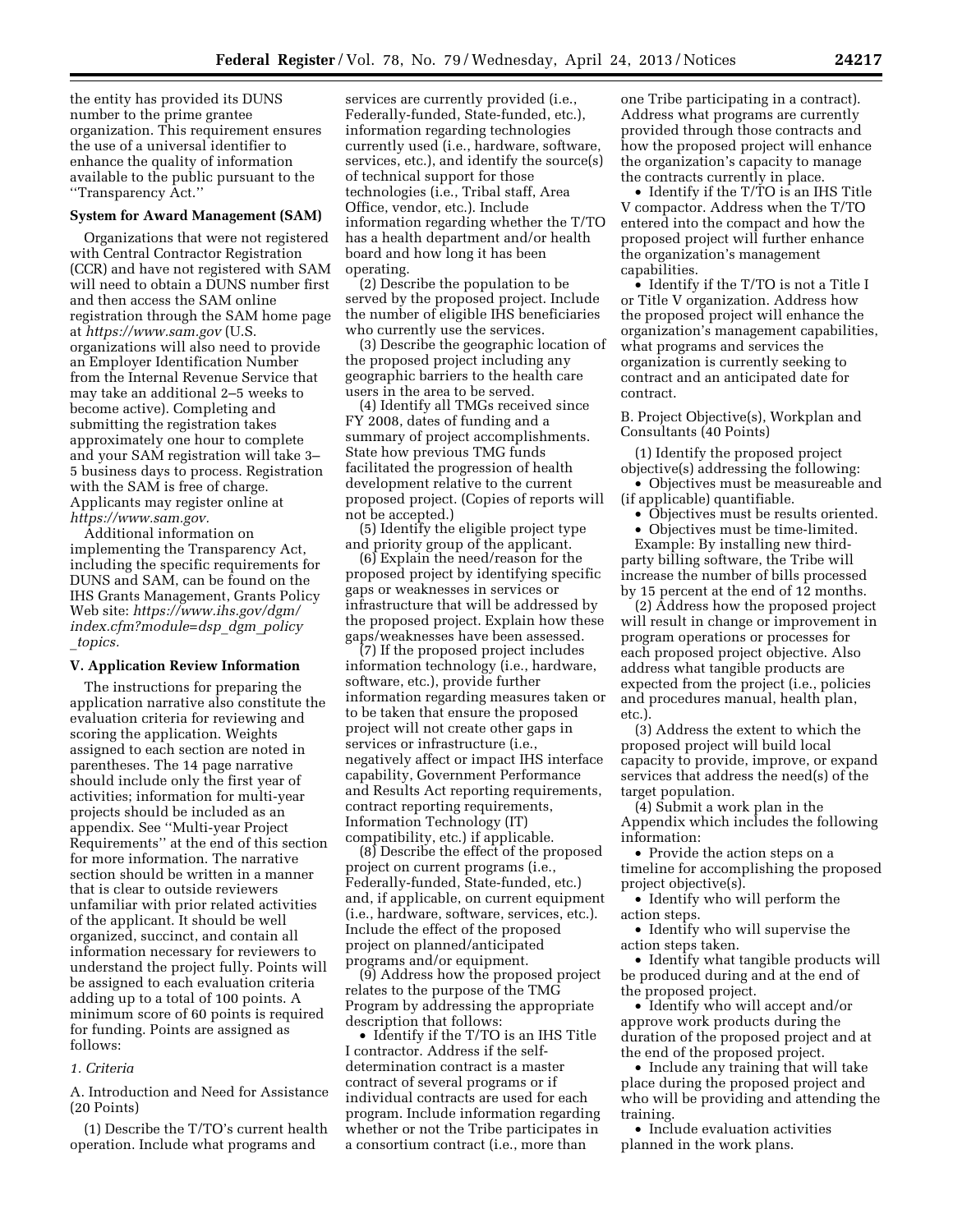(5) If consultants or contractors will be used during the proposed project, please include the following information in their scope of work (or note if consultants/contractors will not be used):

• Educational requirements.

• Desired qualifications and work experience.

• Expected work products to be delivered on a timeline.

If a potential consultant/contractor has already been identified, please include a resume in the Appendix.

(6) Describe what updates (i.e., revision of policies/procedures, upgrades, technical support, etc.) will be required for the continued success of the proposed project. Include when these updates are anticipated and where funds will come from to conduct the update and/or maintenance.

### C. Program Evaluation (20 Points)

Each proposed objective requires an evaluation component to assess its progression and ensure its completion. Also, include the evaluation activities in the work plan.

Describe the proposed plan to evaluate both outcomes and processes. Outcome evaluation relates to the results identified in the objectives, and process evaluation relates to the work plan and activities of the project.

(1) For outcome evaluation, describe:

• What will the criteria be for

determining success of each objective? • What data will be collected to

determine whether the objective was met?

• At what intervals will data be collected?

• Who will collect the data and their qualifications?

• How will the data be analyzed?

• How will the results be used?

(2) For process evaluation, describe:

• How will the project be monitored and assessed for potential problems and needed quality improvements?

• Who will be responsible for monitoring and managing project improvements based on results of ongoing process improvements and their qualifications?

• How will ongoing monitoring be used to improve the project?

• Describe any products, such as manuals or policies, that might be developed and how they might lend themselves to replication by others.

• How will the organization document what is learned throughout the project period?

(3) Describe any evaluation efforts planned after the grant period has ended.

(4) Describe the ultimate benefit to the Tribe that is expected to result from this

project. An example of this might be the ability of the Tribe to expand preventive health services because of increased billing and third party payments.

D. Organizational Capabilities, Key Personnel and Qualifications (15 Points)

This section outlines the broader capacity of the organization to complete the project outlined in the work plan. It includes the identification of personnel responsible for completing tasks and the chain of responsibility for successful completion of the projects outlined in the work plan.

(1) Describe the organizational structure of the T/TO beyond health care activities, if applicable.

(2) Provide information regarding plans to obtain management systems if the T/TO does not have an established management system currently in place that complies with 25 CFR Part 900, Subpart F, ''Standards for Tribal or Tribal Organization Management Systems.'' State if management systems are already in place and how long the systems have been in place.

(3) Describe the ability of the organization to manage the proposed project. Include information regarding similarly sized projects in scope and financial assistance as well as other grants and projects successfully completed.

(4) Describe what equipment (i.e., fax machine, phone, computer, etc.) and facility space (i.e., office space) will be available for use during the proposed project. Include information about any equipment not currently available that will be purchased through the grant.

(5) List key personnel who will work on the project. Include all titles of key personnel in the work plan. In the Appendix, include position descriptions and resumes for all key personnel. Position descriptions should clearly describe each position and duties, indicating desired qualifications and experience requirements related to the proposed project. Resumes must indicate that the proposed staff member is qualified to carry out the proposed project activities. If a position is to be filled, indicate that information on the proposed position description.

(6) Address how the T/TO will sustain the position(s) after the grant expires if the project requires additional personnel (i.e., IT support, etc.). State if there is no need for additional personnel.

(7) If the personnel are to be only partially funded by this grant, indicate the percentage of time to be allocated to the project and identify the resources used to fund the remainder of the individual's salary.

E. Categorical Budget and Budget Justification (5 Points)

(1) Provide a categorical budget for each of the 12-month budget periods requested.

(2) If indirect costs are claimed, indicate and apply the current negotiated rate to the budget. Include a copy of the rate agreement in the Appendix.

(3) Provide a narrative justification explaining why each categorical budget line item is necessary and relevant to the proposed project. Include sufficient cost and other details to facilitate the determination of cost allowability (i.e., equipment specifications, etc.).

### **Multi-Year Project Requirements**

For projects requiring a second and/ or third year, include only Year 2 and/ or Year 3 narrative sections (objectives, evaluation components and work plan) that differ from those in Year 1. For every project year, include a full budget justification and a detailed, itemized categorical budget showing calculation methodologies for each item. The same weights and criteria which are used to evaluate a one-year project or the first year of a multi-year project will be applied when evaluating the second and third years of a multi-year application. A weak second and/or third year submission could negatively impact the overall score of an application and result in elimination of the proposed second and/or third years with a recommendation for only a one-year award.

### **Appendix Items**

• Work plan, logic model and/or time line for proposed objectives.

• Position descriptions for key staff. • Resumes of key staff that reflect current duties.

• Consultant or contractor proposed scope of work and letter of commitment (if applicable).

• Current Indirect Cost Agreement.

• Organizational chart(s) highlighting proposed project staff and their supervisors as well as other key contacts within the organization and key community contacts.

• Map of area to benefit project identifying where target population resides and project location(s).

• Additional documents to support narrative (i.e. data tables, key news articles, etc.).

### *2. Review and Selection*

Each application will be prescreened by the DGM staff for eligibility and completeness as outlined in the funding announcement. Incomplete applications and applications that are non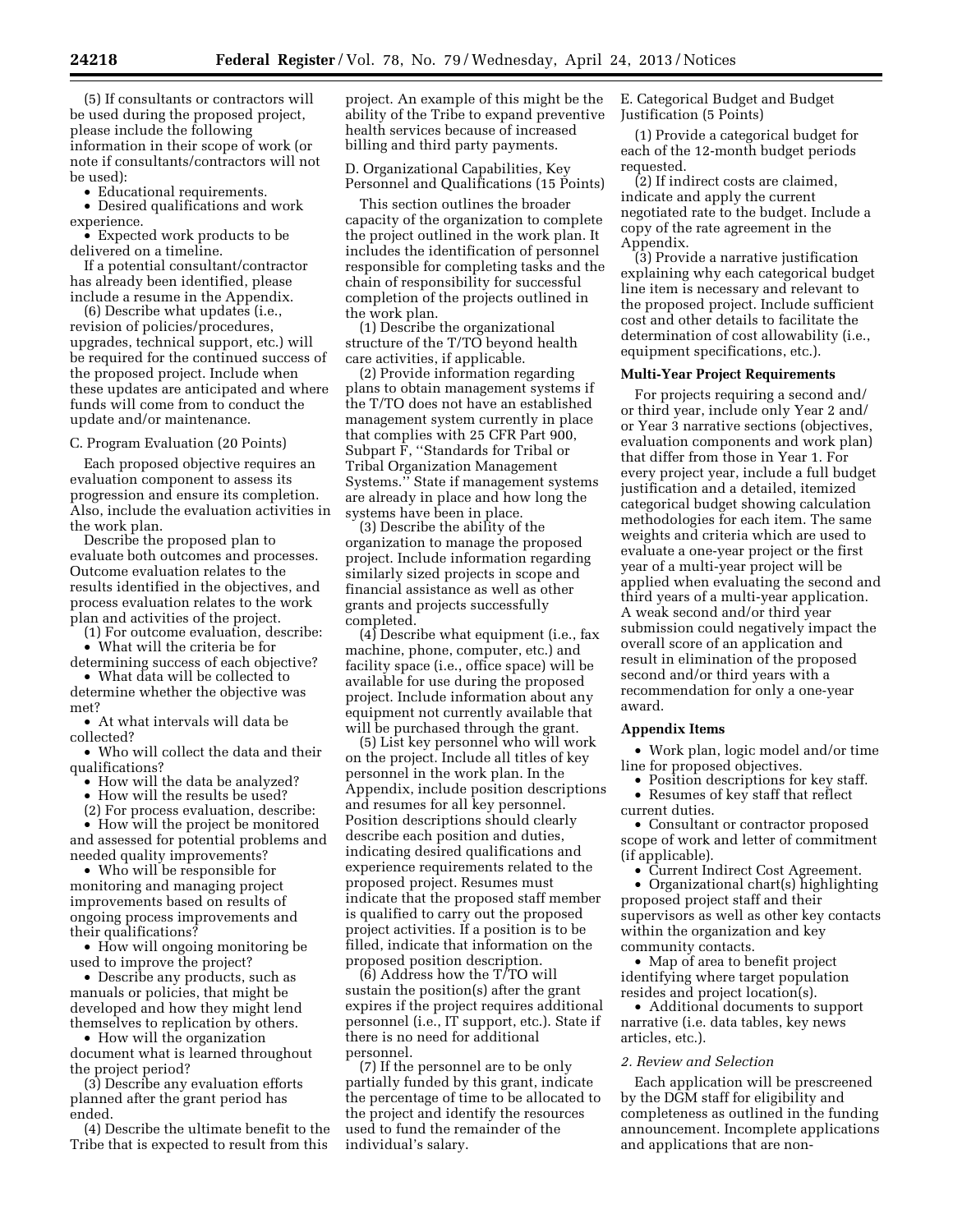responsive to the eligibility criteria will not be referred to the ORC. Applicants will be notified by DGM, via email, to outline minor missing components (i.e., signature on the SF–424, audit documentation, key contact form) needed for an otherwise complete application. All missing documents must be sent to DGM on or before the due date listed in the email of notification of missing documents required.

To obtain a minimum score for funding by the ORC, applicants must address all program requirements and provide all required documentation. If an applicant receives less than a minimum score, it will be considered to be ''Disapproved'' and will be informed via email by the IHS Program Office of their application's deficiencies. A summary statement outlining the strengths and weaknesses of the application will be provided to each disapproved applicant. The summary statement will be sent to the Authorized Organizational Representative (AOR) that is identified on the face page (SF– 424), of the application within 30 days of the completion of the Objective Review.

#### **VI. Award Administration Information**

#### *1. Award Notices*

The Notice of Award (NoA) is a legally binding document signed by the Grants Management Officer and serves as the official notification of the grant award. The NoA will be initiated by the DGM in our grant system, GrantSolutions (*[https://](https://www.grantsolutions.gov) [www.grantsolutions.gov](https://www.grantsolutions.gov)*). Each entity that is approved for funding under this announcement will need to request or have a user account in GrantSolutions in order to retrieve their NoA. The NoA is the authorizing document for which funds are dispersed to the approved entities and reflects the amount of Federal funds awarded, the purpose of the grant, the terms and conditions of the award, the effective date of the award, and the budget/project period.

# Disapproved Applicants

Applicants who received a score less than the recommended funding level for approval, 60 points, and were deemed to be disapproved by the ORC, will receive an Executive Summary Statement from the IHS program office within 30 days of the conclusion of the ORC outlining the weaknesses and strengths of their submitted application. The IHS program office will also provide additional contact information as needed to address questions and

concerns as well as provide technical assistance if desired.

# Approved But Unfunded Applicants

Approved but unfunded applicants that met the minimum scoring range and were deemed by the ORC to be ''Approved'', but were not funded due to lack of funding, will have their applications held by DGM for a period of one year. If additional funding becomes available during the course of FY 2013, the approved application may be re-considered by the awarding program office for possible funding. The applicant will also receive an Executive Summary Statement from the IHS program office within 30 days of the conclusion of the ORC.

**Note:** Any correspondence other than the official NoA signed by an IHS Grants Management Official announcing to the Project Director that an award has been made to their organization is not an authorization to implement their program on behalf of IHS.

### *2. Administrative Requirements*

Grants are administered in accordance with the following regulations, policies, and Office of Management and Budget (OMB) cost principles:

A. The criteria as outlined in this Program Announcement.

B. Administrative Regulations for Grants:

• 45 CFR Part 92, Uniform Administrative Requirements for Grants and Cooperative Agreements to State, Local and Tribal Governments.

• 45 CFR Part 74, Uniform Administrative Requirements for Awards and Subawards to Institutions of Higher Education, Hospitals, and other Non-profit Organizations.

C. Grants Policy:

• HHS Grants Policy Statement, Revised 01/07.

D. Cost Principles:

• 2 CFR Part 225—Cost Principles for State, Local, and Indian Tribal Governments (OMB Circular A–87).

• 2 CFR Part 230—Cost Principles for Non-Profit Organizations (OMB Circular A–122).

E. Audit Requirements:

• OMB Circular A–133, Audits of States, Local Governments, and Nonprofit Organizations.

#### *3. Indirect Costs*

This section applies to all grant recipients that request reimbursement of indirect costs (IDC) in their grant application. In accordance with HHS Grants Policy Statement, Part II–27, IHS requires applicants to obtain a current IDC rate agreement prior to award. The rate agreement must be prepared in accordance with the applicable cost

principles and guidance as provided by the cognizant agency or office. A current rate covers the applicable grant activities under the current award's budget period. If the current rate is not on file with the DGM at the time of award, the IDC portion of the budget will be restricted. The restrictions remain in place until the current rate is provided to the DGM.

Generally, IDC rates for IHS grantees are negotiated with the Division of Cost Allocation (DCA) *<https://rates.psc.gov/>*  and the Department of Interior (National Business Center) *[http://www.doi.gov/](http://www.doi.gov/ibc/services/Indirect_Cost_Services/index.cfm) [ibc/services/Indirect](http://www.doi.gov/ibc/services/Indirect_Cost_Services/index.cfm)*\_*Cost*\_*Services/ [index.cfm.](http://www.doi.gov/ibc/services/Indirect_Cost_Services/index.cfm)* For questions regarding the indirect cost policy, please call (301) 443–5204 to request assistance.

#### *4. Reporting Requirements*

The grantee must submit required reports consistent with the applicable deadlines. Failure to submit required reports within the time allowed may result in suspension or termination of an active grant, withholding of additional awards for the project, or other enforcement actions such as withholding of payments or converting to the reimbursement method of payment. Continued failure to submit required reports may result in one or both of the following: (1) The imposition of special award provisions; and (2) the non-funding or non-award of other eligible projects or activities. This requirement applies whether the delinquency is attributable to the failure of the grantee organization or the individual responsible for preparation of the reports. Reports must be submitted electronically via GrantSolutions. Personnel responsible for submitting reports will be required to obtain a login and password for GrantSolutions. Please see the Agency Contacts list in section VII for the systems contact information.

The reporting requirements for this program are noted below.

#### A. Progress Reports

Program progress reports are required semi annually, within 30 days after the budget period ends. These reports must include a brief comparison of actual accomplishments to the goals established for the period, or, if applicable, provide sound justification for the lack of progress, and other pertinent information as required. A final report must be submitted within 90 days of expiration of the budget/project period.

#### B. Financial Reports

Federal Financial Report FFR (SF– 425), Cash Transaction Reports are due